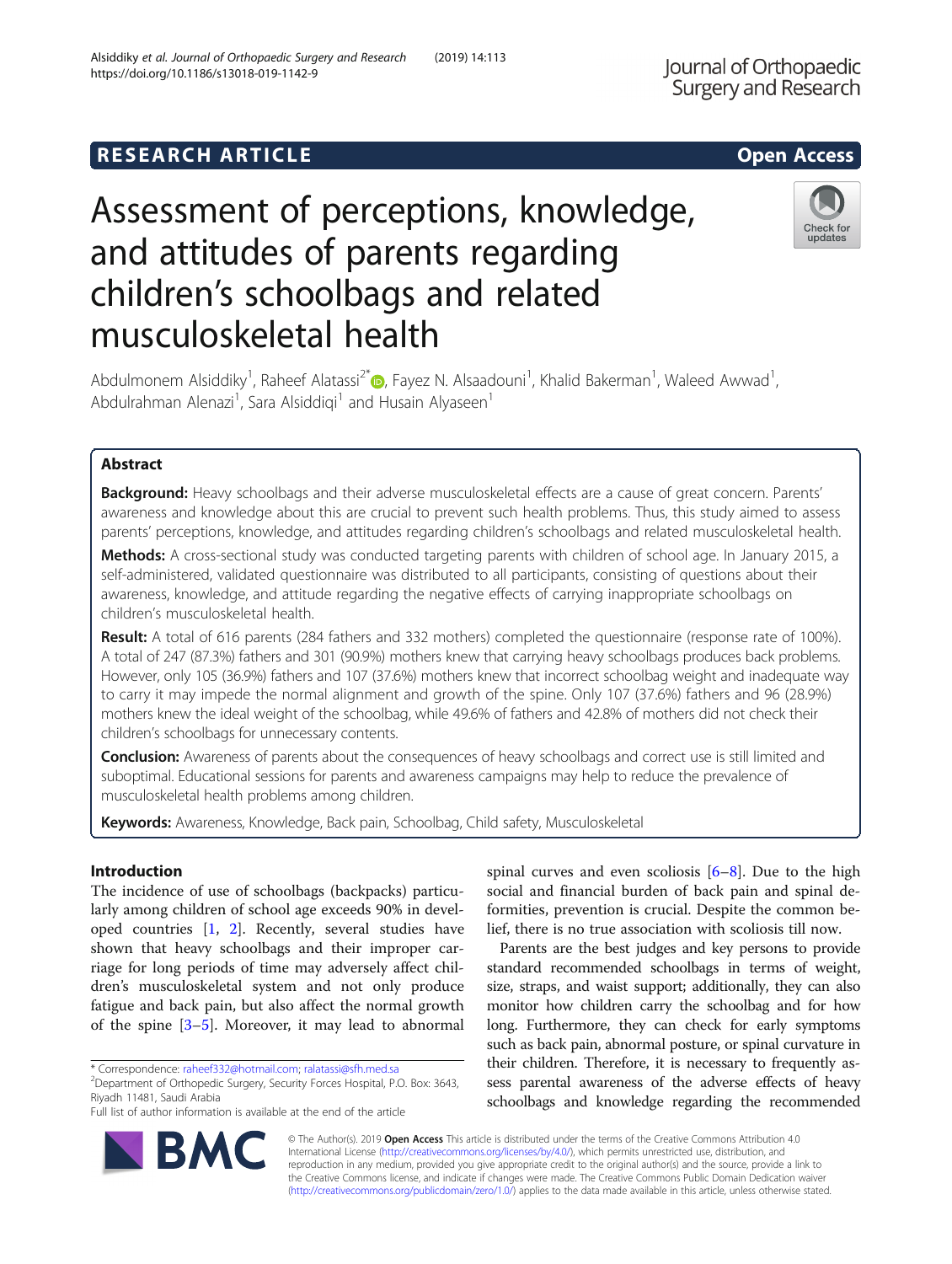schoolbag weight, adequate type, and correct way to carry it. This will help to design interventional strategies to prevent schoolbag-related health issues among children  $[9-11]$  $[9-11]$  $[9-11]$  $[9-11]$ .

In Saudi Arabia and many other countries, spinal deformities are not infrequent. The assessment of parental awareness of schoolbag-related musculoskeletal problems and implementation of campaigns and educational sessions during teacher-parent meetings will help to improve the health of children. Currently, there are few studies examining parental awareness of schoolbag-related problems worldwide, and even fewer in the region. In the present study, we aimed to assess the perceptions, knowledge, and attitudes of parents about children's schoolbags and related health problems.

## Materials and methods

After an extensive review of the literature, a questionnaire (see Additional file [1](#page-3-0).) was developed by the researchers to collect data on parents' awareness of the use of schoolbags by their children. The questionnaire was intended to evaluate the following factors: awareness, knowledge, and attitude regarding children's schoolbags and related musculoskeletal health issues. The questionnaire contained 19 questions divided into four parts.

The first part of the questionnaire collected participants' demographic information, namely age, gender, education level, marital status, and salary. The second part contained questions on parents' awareness of children's schoolbags and related health issues. Parents' knowledge about the recommended schoolbag in terms of load, straps, and carrying habits was assessed in the third part of the questionnaire. The questions in the fourth part examined parents' practical attitudes toward reducing the negative effects of schoolbags on children's musculoskeletal health. Additionally, their opinion on how to reduce health problems due to schoolbags in the future was also assessed. An initial evaluation of the questionnaire was conducted in a pilot study with a sample of 50 parents who were not involved in the main study. In addition, the questionnaire was reviewed by a group of psychologists, and orthopedic and spine surgeons. Simple revisions to the questionnaire were made in terms of clarity and simple wording based on the pilot-testing feedback.

The inclusion criterion was being a parent with one or more children attending school. The questionnaire was distributed among parents who attended an awareness campaign about schoolbags in different shopping malls in the city of Riyadh, Saudi Arabia, from 16 to 31 of January 2015.

#### Statistical analysis

The IBM SPSS Statistics for Windows, Version 21.0 (IBM Corp., Armonk, NY), was utilized for statistical analyses. Frequencies and percentages were obtained for all variables. Chi-square or Fisher's exact test were used to compare fathers and mothers with respect to different questions. The internal consistency of the questionnaire was tested using Cronbach's  $\alpha$ . A value of  $p < 0.05$  was considered statistically significant.

## Results

A total 616 parents, including 284 (46.1%) fathers and 332 (53.89%) mothers, consented to participate and completed the questionnaire (100% response rate). Most participants were married (84.1%), while the remainder was either divorced (14.2%) or widowed (0.8%). A total of 63.1% were employed, while 9.1% and 18.9% were students and unemployed, respectively. Most of the parents lived in the city; however, a small number resided in villages. The monthly income of most of the participants was between 5000 and 20,000 SAR. Table 1 shows participants' demographic data.

In general, 64% to 90% of parents had awareness about schoolbags and related health issues. However, the awareness rate for certain issues was very low. For instance, very few parents (36.9% fathers and 37.6% mothers) knew that

Table 1 Demographic characteristics of participants

| Variables                       | Frequency n (%) |
|---------------------------------|-----------------|
| Parents                         |                 |
| Father                          | 284 (46.1)      |
| Mother                          | 332 (53.89)     |
| Marital status                  |                 |
| Married                         | 525 (84.1)      |
| Divorced                        | 88 (14.2)       |
| Widow                           | 5(0.8)          |
| Employee                        | 394 (63.1)      |
| Freelance                       | 50 (8.0)        |
| Student                         | 57(9.1)         |
| Unemployed                      | 118 (18.9)      |
| Illiterate                      | 20 (3.24)       |
| High school                     | 158 (25.6)      |
| University & above              | 438 (71.1)      |
| Current place of residence      |                 |
| City                            | 587 (95.2)      |
| Village                         | 29(4.7)         |
| Income status                   |                 |
| Less than 2000 SAR              | 54 (8.76)       |
| From 2000 to 5000 SAR           | 91 (14.7)       |
| More than 5000 and 10,000 SAR   | 159 (25.8)      |
| More than 10,000 and 20,000 SAR | 219 (35.5)      |
| More than 20,000 SAR            | 93 (15.09)      |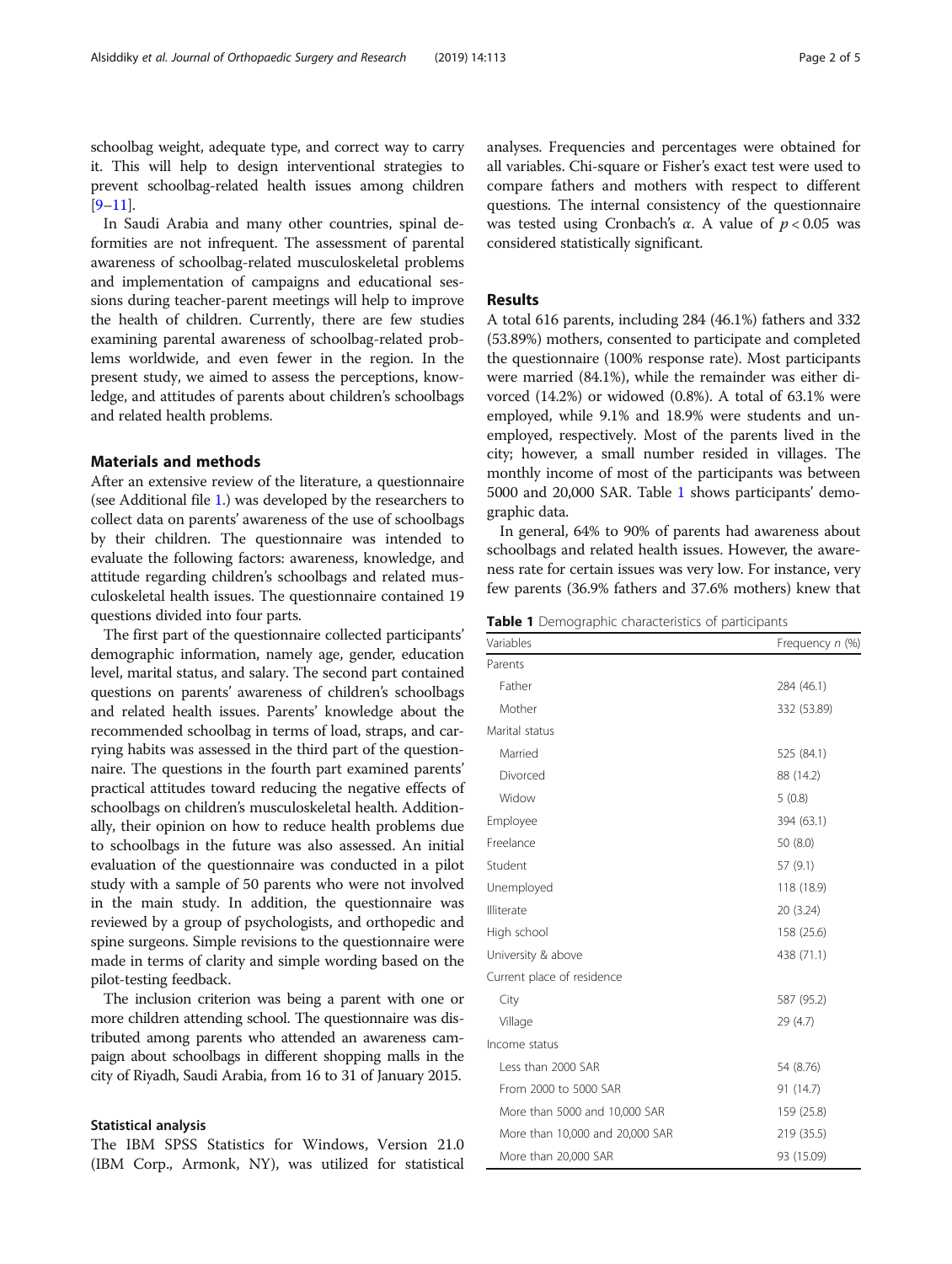heavy schoolbags carried for long time could produce spinal deformities in growing children. The awareness of mothers and fathers was about the same, with a small advantage of mothers. The data on awareness of parents regarding schoolbag-related health issues is presented in Table 2.

Table 3 shows the knowledge of parents regarding schoolbag issues. Only 107 (37.6%) fathers and 96 (28.9%) mothers knew about the recommended safe weight of the schoolbag. In addition, knowledge about how children have to carry the schoolbag was suboptimal.

Regarding attitudes, the number of parents screening for schoolbag-related problems was very low. The majority of parents did not check the weight of their children's schoolbag or ensure whether it is within the safe recommended range. Besides, most of the parents did not check for changes in their children's posture, gait, or curvature of the spine to one side.

Table 4 shows parents' opinions on how to reduce schoolbag-related health issues. Most of the parents agreed with reconsidering the curriculum and switching to e-learning.

## **Discussion**

This study investigated parental awareness regarding schoolbags and related health issues. Herein, a suboptimal level of parental awareness regarding schoolbag characteristics and carrying habits was shown. Moreover, a wide gap exists between parental awareness and knowledge regarding the safe use of schoolbags and their actual practical attitude toward this issue. As a result, there is a need to bridge this gap with motivational and educational sessions for parents to avoid schoolbag-related health issues in children. Similar to the present study, some previous studies also found a suboptimal awareness and knowledge about this subject [\[10](#page-4-0)–[12](#page-4-0)].

Since children have the closest relationships to their parents, parental awareness and supervision can ensure those of school age carry an adequate schoolbag. Additionally, they can teach them the correct way to carry the schoolbag on their shoulders, and monitor any adverse effects such back or shoulder pain. According to the results of the present study, more than two thirds of participating parents reported that they never checked their children's

Table 2 Awareness of parents regarding adverse health effects of schoolbag

|                               | <b>Fathers</b> | <b>Mothers</b> | p value |
|-------------------------------|----------------|----------------|---------|
| A heavy schoolbag can produce |                |                |         |
| Back pain                     | 247 (87.3%)    | 301 (90.9%)    | 0.258   |
| Neck pain                     | 181 (64.2%)    | 247 (74.8%)    | 0.013   |
| Shoulder pain                 | 214 (75.9%)    | 286 (86.7%)    | 0.001   |
| Spinal deformity              | 105 (36.9%)    | 124 (37.2%)    | 0.235   |

Table 3 Knowledge of parents regarding adverse health effects of backpack

| Fathers    | Mothers   | p value                                                                                  |
|------------|-----------|------------------------------------------------------------------------------------------|
|            |           | 0.035                                                                                    |
|            |           |                                                                                          |
|            |           |                                                                                          |
| 20 (7.04%) | 24 (7.2%) | 0.235                                                                                    |
|            |           | 107 (37.6%) 96 (28.9%)<br>247 (86.9%) 301 (90.6%) 0.258<br>181 (63.7%) 247 (74.3%) 0.013 |

schoolbags for unnecessary contents. Our results are in agreement with the findings of previous studies reporting similar parental attitudes [[3,](#page-3-0) [10,](#page-4-0) [11](#page-4-0), [13\]](#page-4-0).

The recommended schoolbag weight that children should be allowed to carry it is about 10–15% of the child's body weight [[3,](#page-3-0) [14,](#page-4-0) [15\]](#page-4-0). The present study illustrated that the majority of parents did not know about this or the contribution of carrying a heavy schoolbag to spinal deformity.

According to the current results, most of the parents did not have sufficient knowledge about the signs and symptoms of musculoskeletal disorders resulting from incorrect use of schoolbags and the need to two shoulder straps. Additionally, awareness of the schoolbag carriage variables including recommended weight limit, appropriate method of carrying, and schoolbag strap adjustment was insufficient among the respondents in the present study. The findings also indicated non-significant gender differences in awareness of schoolbag use for the majority of questions. Fathers were more aware than mothers of the recommended weight limit and appropriate method of carrying schoolbags. Similar findings were reported in the previous literature  $[11-13, 16, 17]$  $[11-13, 16, 17]$  $[11-13, 16, 17]$  $[11-13, 16, 17]$  $[11-13, 16, 17]$  $[11-13, 16, 17]$  $[11-13, 16, 17]$ . Javadivala et al.  $[10]$  $[10]$  $[10]$  found that more than half of parents were not aware of the standard recommended weight or size of school backpacks.

Children's musculoskeletal system grows mostly from 9 to 14 years of age. Abnormal stress on the spine due to carrying a heavy schoolbag not only produces back pain but may also cause a deformity in the developing spine. The wrong choice and use of backpack can lead to various health issues [[6,](#page-3-0) [18](#page-4-0)–[21](#page-4-0)].

| <b>Table 4</b> Opinions of parents on how to reduce health |  |  |  |
|------------------------------------------------------------|--|--|--|
| problems due to schoolbags                                 |  |  |  |

| Opinions                                      | Fathers     | Mothers     | p value |
|-----------------------------------------------|-------------|-------------|---------|
| Redesigning the schoolbag                     | 116 (40.8%) | 117 (35.2%) | 0.153   |
| Redesigning the curriculum                    | 180 (63.4%) | 212 (63.9%) | 0.903   |
| Reducing amount of home work                  | 64 (22.5%)  | 121 (36.4%) | 0.0001  |
| Employing a worker to carry<br>student's bags | 16 (5.6%)   | 22 (6.6%)   | 0.610   |
| Moving toward E-learning.                     | 199 (70.1%) | 206 (62%)   | 0.036   |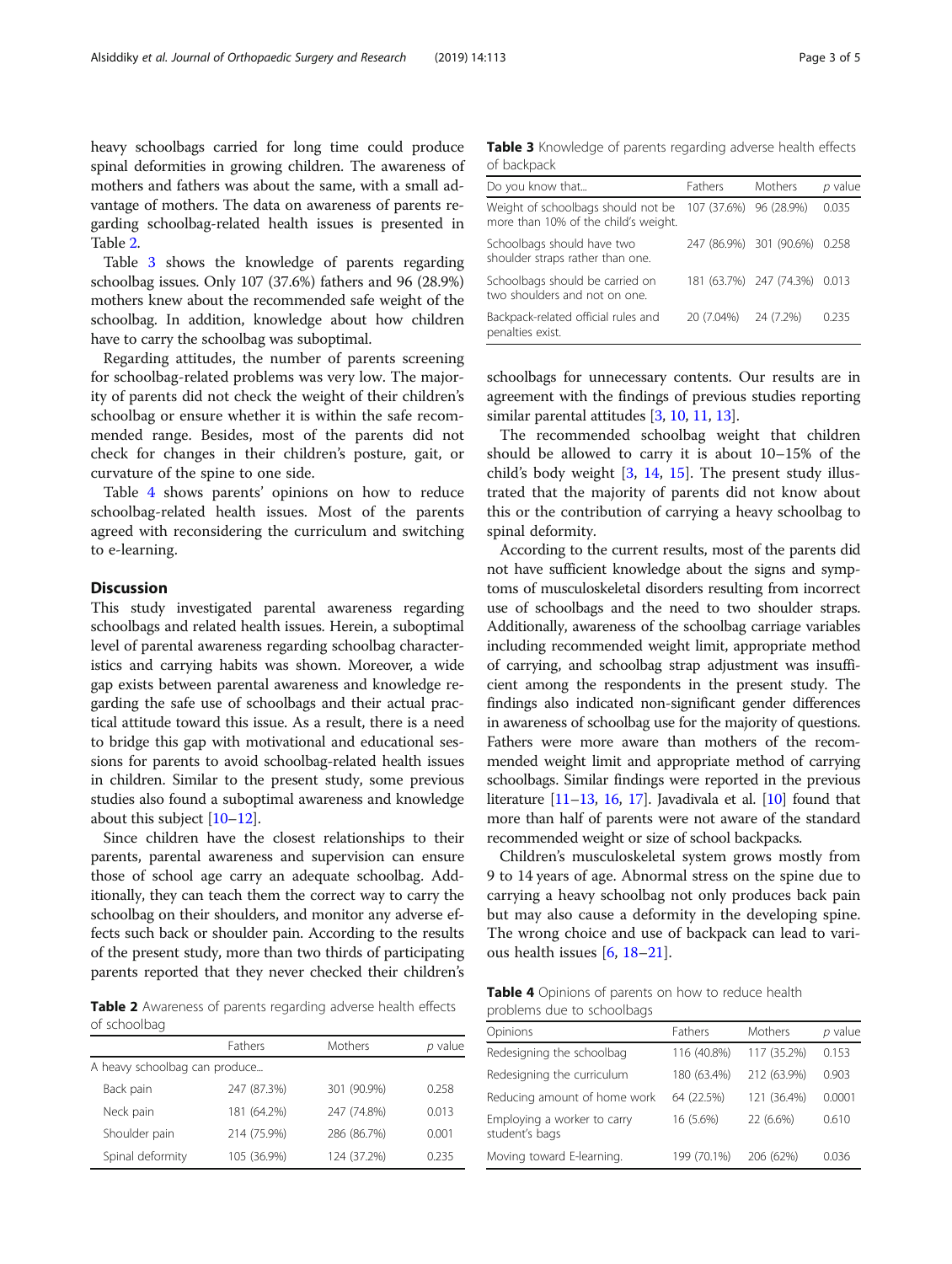<span id="page-3-0"></span>Parents are responsible for their children's health and thus in charge of promoting their safety. In this study, several recommendations for parents regarding appropriate schoolbag purchasing, content, and carrying methods are discussed and need to be followed. Namely, a schoolbag with double padded shoulder straps will help to absorb the load. Additionally, it is preferable to buy a schoolbag with a waist or chest strap, as this will help to keep the load of the bag close to the body and maintain a proper balance of the bag.

Regarding the schoolbag contents, parents must check daily what their children carry in the bag and ensure that they take only the items for their day's activities and no unnecessary content. Regarding the carrying method, the two straps of the schoolbag must be worn over the shoulders. Hanging the schoolbag over one shoulder is not recommended because it may cause abnormal posture and leaning forward/sideways to compensate for the uneven weight, which can put abnormal stress on the spine. Over time, this can cause shoulder and back pain and even an abnormal curvature of the spine leading to scoliosis.

In our study, most of the parents agreed with reconsidering the curriculum and switching to e-learning in order to reduce schoolbag-related health issues. The results of this study will be helpful for government policy makers to launch regulations in favor of school children health and set a penalty for breaking such regulations. In addition, it is necessary to increase the awareness of parents, teachers, and children themselves about using appropriate schoolbags.

## Conclusion

Awareness of parents about heavy schoolbag consequences and correct use is still not sufficient. Our study indicates that while parents showed some awareness and knowledge of schoolbags and related health issues, there were considerable deficits in their knowledge about spine deformation due to abnormal schoolbag load and improper carrying. Furthermore, there were suboptimal attitudes toward checking children's schoolbags for unnecessary contents, carrying textbooks according to schedule, and paying attention to children's pains and posture. Most parents thought that reconsidering the curriculum and switching to e-learning would be helpful to reduce schoolbag-related health issues. Educational sessions and awareness campaigns for parents should be implemented to improve awareness and reduce musculoskeletal health problems among children.

## Additional file

[Additional file 1:](https://doi.org/10.1186/s13018-019-1142-9) A questionnaire that used to collect data on parents' awareness of the use of schoolbags by their children. The questionnaire contained 19 questions divided into four parts. (DOCX 14 kb)

#### Acknowledgments

The authors sincerely thank King Saud University, Vice Deanship of Research Chairs, and Research Chair of Spinal Deformities for their enthusiastic assistance.

#### Registration of research studies

Not applicable

#### Funding

This research did not receive any specific grant from funding agencies in the public, commercial, or not-for-profit sectors.

#### Availability of data and materials

The datasets used and analyzed during the current study are available from the corresponding author on reasonable request.

#### Authors' contributions

AAls reviewed the final version of the manuscript. RA contributed to the study design and manuscript preparation and performed the literature review and statistical analysis. FNA, KB, and WA contributed to the study design and manuscript preparation. AAle contributed to the study design and data collection. SA contributed to the manuscript preparation and data collection. HA contributed to the manuscript preparation and data collection. All authors read and approved the final manuscript.

#### Ethics approval and consent to participate

Ethical approval was granted by our institutional review board in accordance with the National Committee of Bio Ethics (NCBE) guidelines.

#### Consent for publication

Written informed consent was obtained from all parents for publication. A copy of the written consent is available for review by the Editor-in-Chief of this journal on request.

#### Competing interests

The authors declare that they have no competing interests.

#### Publisher's Note

Springer Nature remains neutral with regard to jurisdictional claims in published maps and institutional affiliations.

#### Author details

<sup>1</sup> Department of Orthopedics, College of Medicine, King Saud University, Riyadh, Saudi Arabia. <sup>2</sup> Department of Orthopedic Surgery, Security Forces Hospital, P.O. Box: 3643, Riyadh 11481, Saudi Arabia.

#### Received: 21 January 2019 Accepted: 4 April 2019 Published online: 27 April 2019

#### References

- 1. Goodgold S, Corcoran M, Gamache D, Gillis J, Guerin J, Coyle JQ. Backpack use in children. Pediatr Phys Ther. 2002;14(3):122–31.
- 2. Whittfield JK, Legg SJ, Hedderley DI. The weight and use of schoolbags in New Zealand secondary schools. Ergonomics. 2001;44(9):819–24.
- 3. Brackley HM, Stevenson JM. Are children's backpack weight limits enough? A critical review of the relevant literature. Spine. 2004;29(19):2184–90.
- 4. Dianat I, Sorkhi N, Pourhossein A, Alipour A, Asghari-Jafarabadi M. Neck, shoulder and low back pain in secondary schoolchildren in relation to schoolbag carriage: should the recommended weight limits be genderspecific? Appl Ergon. 2014;45(3):437–42.
- 5. Skaggs DL, Early SD, D'ambra P, Tolo VT, Kay RM. Back pain and backpacks in school children. J Pediatr Orthop. 2006;26(3):358–63.
- 6. Brackley HM, Stevenson JM, Selinger JC. Effect of backpack load placement on posture and spinal curvature in prepubescent children. Work. 2009;32(3): 351–60.
- 7. Kim MH, Yi CH, Kwon OY, Cho SH, Yoo WG. Changes in neck muscle electromyography and forward head posture of children when carrying schoolbags. Ergonomics. 2008;51(6):890–901.
- 8. Korovessis P, Koureas G, Zacharatos S, Papazisis Z. Backpacks, back pain, sagittal spinal curves and trunk alignment in adolescents: a logistic and multinomial logistic analysis. Spine. 2005;30(2):247–55.